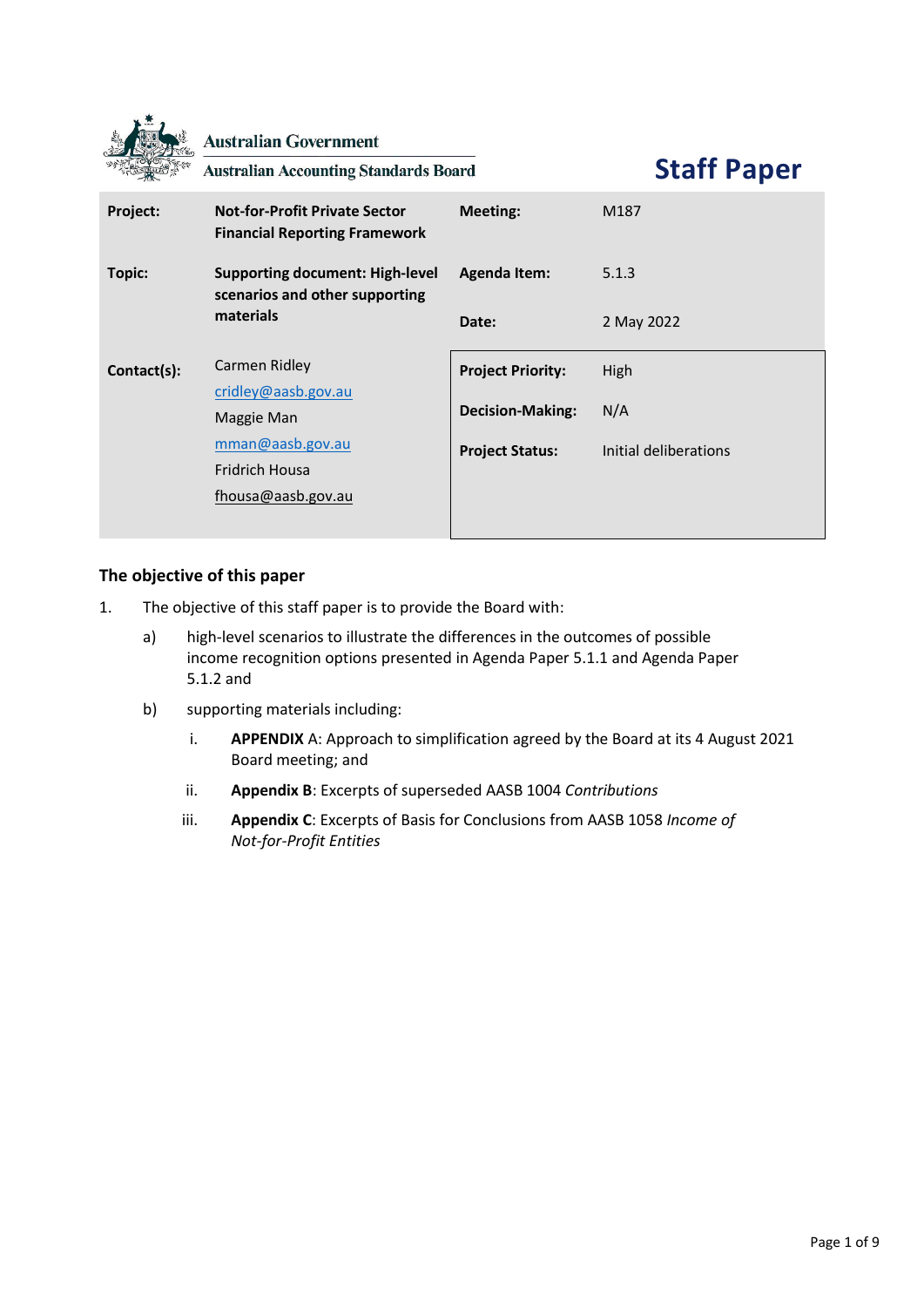2. [Table 1](#page-1-0) below presents six high-level scenarios to illustrate the differences in the outcomes of possible income recognition options presented in Agenda Paper 5.1.1 and Agenda Paper 5.1.2 accompanied by the staff assessment of scale of difficulty of the application of the identified options below:

**Staff assessment of scale of difficulty of application of the identified options to high-level scenarios**

**Simplest option –** immediate income recognition, less record keeping required or no extensive education or training required to apply new requirements.

**Moderately simple option -** requires some education or training to apply new requirements or requires more record keeping

**Most difficult –**most record keeping required, or management required to assess all transactions

<span id="page-1-0"></span>*Table 1 Application of the identified options to high-level scenarios*

|                                                                  | Application of the identified options to the following scenarios:                                                                                                            |                                                                                                                                                                                                 |                                                                                                                                                                                                        |                                                                                                                                                                                              |                                                                                                                                                                                              |                                                                                                                                                                                                  |  |
|------------------------------------------------------------------|------------------------------------------------------------------------------------------------------------------------------------------------------------------------------|-------------------------------------------------------------------------------------------------------------------------------------------------------------------------------------------------|--------------------------------------------------------------------------------------------------------------------------------------------------------------------------------------------------------|----------------------------------------------------------------------------------------------------------------------------------------------------------------------------------------------|----------------------------------------------------------------------------------------------------------------------------------------------------------------------------------------------|--------------------------------------------------------------------------------------------------------------------------------------------------------------------------------------------------|--|
| <b>Options identified</b><br>in Agenda Papers<br>5.1.1 and 5.1.2 | Sales of goods and/or<br><b>services</b>                                                                                                                                     | <b>Entity receives</b><br>operational funding<br>in current year to be<br>spent in the<br>following financial<br>year                                                                           | <b>Entity receives</b><br>funds to employ<br>staff and fund their<br>salaries                                                                                                                          | <b>Entity receives</b><br>operational funding to<br>further its objectives                                                                                                                   | <b>Entity received funds to</b><br>construct a non-financial<br>asset                                                                                                                        | <b>Entity receives funds</b><br>to perform a research<br>activity                                                                                                                                |  |
| <b>Option 1A: Existing</b><br>NZ's model                         | Recognise <b>income</b><br>when sales occur<br>(usually when goods)<br>are received by the<br>purchaser) or when<br>services are provided<br>(stage of completion<br>method) | If funding has 'use<br>or return' condition,<br>income recognise<br>when expenditure<br>incurred. Otherwise,<br>income recognised<br>at the earlier of<br>when resources<br>received/receivable | <b>If</b> funding has 'use<br>or return' condition,<br>income recognise<br>when expenditure<br>incurred. Otherwise,<br>income recognised<br>at the earlier of<br>when resources<br>received/receivable | If funding has 'use or<br>return' condition, income<br>recognise when<br>expenditure incurred.<br>Otherwise, income<br>recognised at the earlier<br>of when resources<br>received/receivable | If funding has 'use or<br>return' condition, income<br>recognise when<br>expenditure incurred.<br>Otherwise, income<br>recognised at the earlier<br>of when resources<br>received/receivable | If funding has 'use or<br>return' condition,<br>income recognise<br>when expenditure<br>incurred. Otherwise,<br>income recognised at<br>the earlier of when<br>resources received/<br>receivable |  |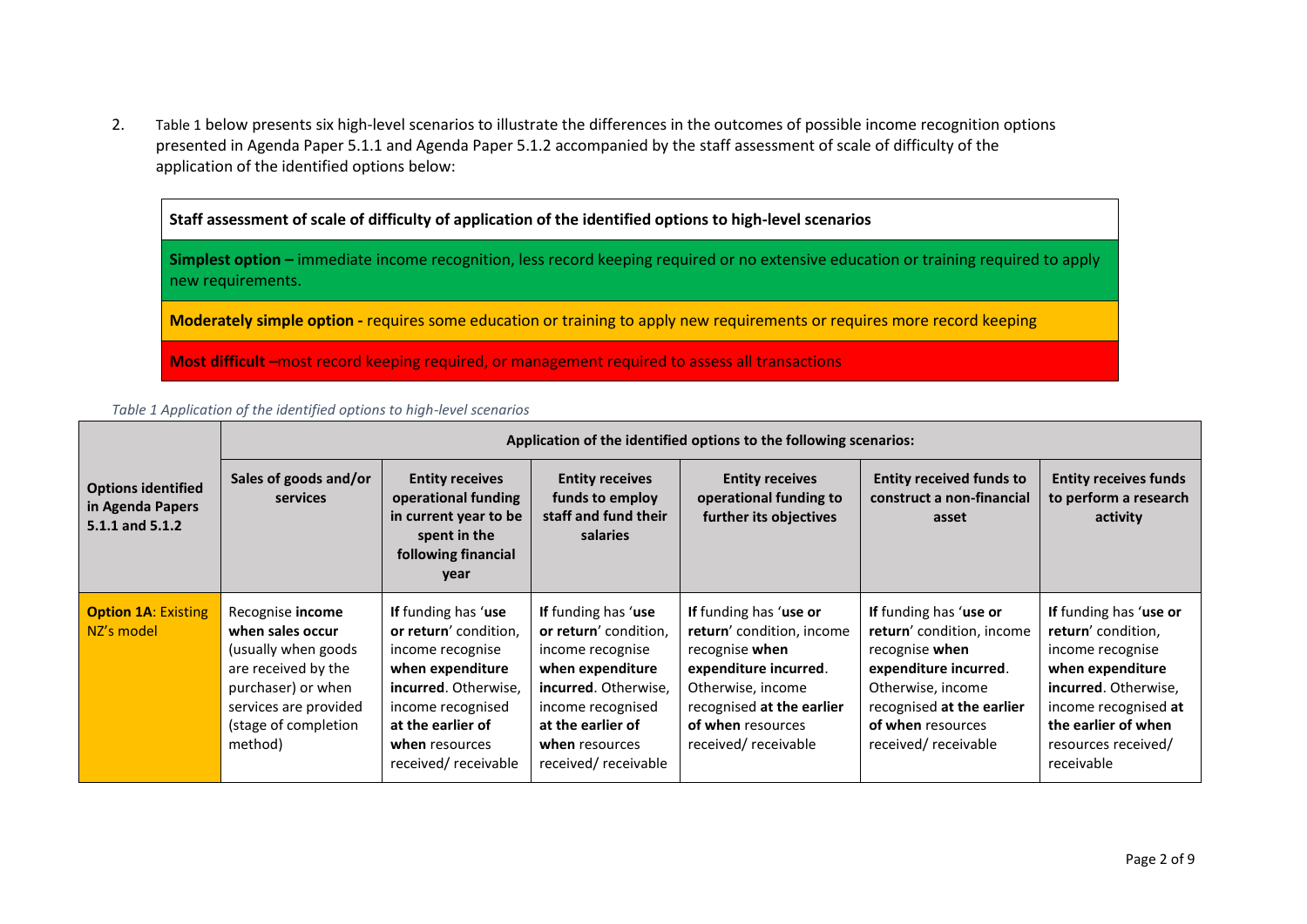|                                                                       | Application of the identified options to the following scenarios:                                                                                                               |                                                                                                                                                                         |                                                                                                                                                                         |                                                                                                                                                  |                                                                                                                                                                                                                   |                                                                                                                                                                                    |  |
|-----------------------------------------------------------------------|---------------------------------------------------------------------------------------------------------------------------------------------------------------------------------|-------------------------------------------------------------------------------------------------------------------------------------------------------------------------|-------------------------------------------------------------------------------------------------------------------------------------------------------------------------|--------------------------------------------------------------------------------------------------------------------------------------------------|-------------------------------------------------------------------------------------------------------------------------------------------------------------------------------------------------------------------|------------------------------------------------------------------------------------------------------------------------------------------------------------------------------------|--|
| <b>Options identified</b><br>in Agenda Papers<br>5.1.1 and 5.1.2      | Sales of goods and/or<br>services                                                                                                                                               | <b>Entity receives</b><br>operational funding<br>in current year to be<br>spent in the<br>following financial<br>year                                                   | <b>Entity receives</b><br>funds to employ<br>staff and fund their<br>salaries                                                                                           | <b>Entity receives</b><br>operational funding to<br>further its objectives                                                                       | <b>Entity received funds to</b><br>construct a non-financial<br>asset                                                                                                                                             | <b>Entity receives funds</b><br>to perform a research<br>activity                                                                                                                  |  |
| <b>Option 2A:</b><br><b>Expenses/time-</b><br>based matching<br>model | Recognise income for<br>all inflows of resources<br>to match related<br>expenditure or time<br>lapse associated with<br>delivery of<br>goods/services.                          | Recognise income<br>for all inflows of<br>resources and<br>recognise over time<br>to match expenses<br>or time lapse                                                    | Recognise income<br>for all inflows of<br>resources and<br>recognise over time<br>to match expenses<br>or time lapse                                                    | Recognise income for all<br>inflows of resources and<br>recognise over time to<br>match expenses or time<br>lapse                                | Recognise income for all<br>inflows of resources and<br>recognise over time to<br>match expenses or time<br>lapse                                                                                                 | Recognise income for<br>all inflows of<br>resources and<br>recognise over time to<br>match expenses or<br>time lapse                                                               |  |
| <b>Option 2B and</b><br><b>Option 3C: Receipt-</b><br>based model     | Income recognised at<br>the earlier of when<br>resources received/<br>receivable                                                                                                | Income recognised<br>at the earlier of<br>when resources<br>received/receivable                                                                                         | Income recognised<br>at the earlier of<br>when resources<br>received/receivable                                                                                         | Income recognised at the<br>earlier of when resources<br>received/receivable                                                                     | Income recognised at<br>the earlier of when<br>resources received/<br>receivable                                                                                                                                  | Income recognised at<br>the earlier of when<br>resources received/<br>receivable                                                                                                   |  |
| <b>Option 2C:</b><br>Completion of<br>activities/services<br>model    | Income recognised<br>when goods are<br>delivered, or services<br>are rendered.                                                                                                  | Income recognised<br>when funds are<br>utilised                                                                                                                         | Income recognised<br>when funds are<br>utilised                                                                                                                         | Income recognised when<br>funds are <b>utilised</b>                                                                                              | Income recognised at<br>construction of non-<br>financial asset is<br>completed.                                                                                                                                  | Income recognised<br>when funds are<br>utilised                                                                                                                                    |  |
| <b>Option 3A:</b><br>Enforceable<br>conditions model                  | If enforceable based<br>on refund or other<br>means, then income<br>recognise when<br>related liabilities<br>associated with<br>delivery of<br>goods/services are<br>satisfied. | If enforceable based<br>on refund or other<br>means, then income<br>recognise as<br>expenditure incur.<br>If not enforceable,<br>income recognised<br>at the earlier of | If enforceable based<br>on refund or other<br>means, then income<br>recognise as<br>expenditure incur.<br>If not enforceable,<br>income recognised<br>at the earlier of | As there is no time<br>stipulation from transfer<br>provider, income is<br>recognised at the earlier<br>of when resources<br>received/receivable | If enforceable based on<br>refund or other means,<br>then income recognised<br>as expenditure incurred<br>If not enforceable,<br>income recognised at the<br>earlier of when<br>resources received/<br>receivable | If enforceable based<br>on refund or other<br>means, then income<br>recognised when<br>expenditure incurred.<br>If not enforceable,<br>income recognised at<br>the earlier of when |  |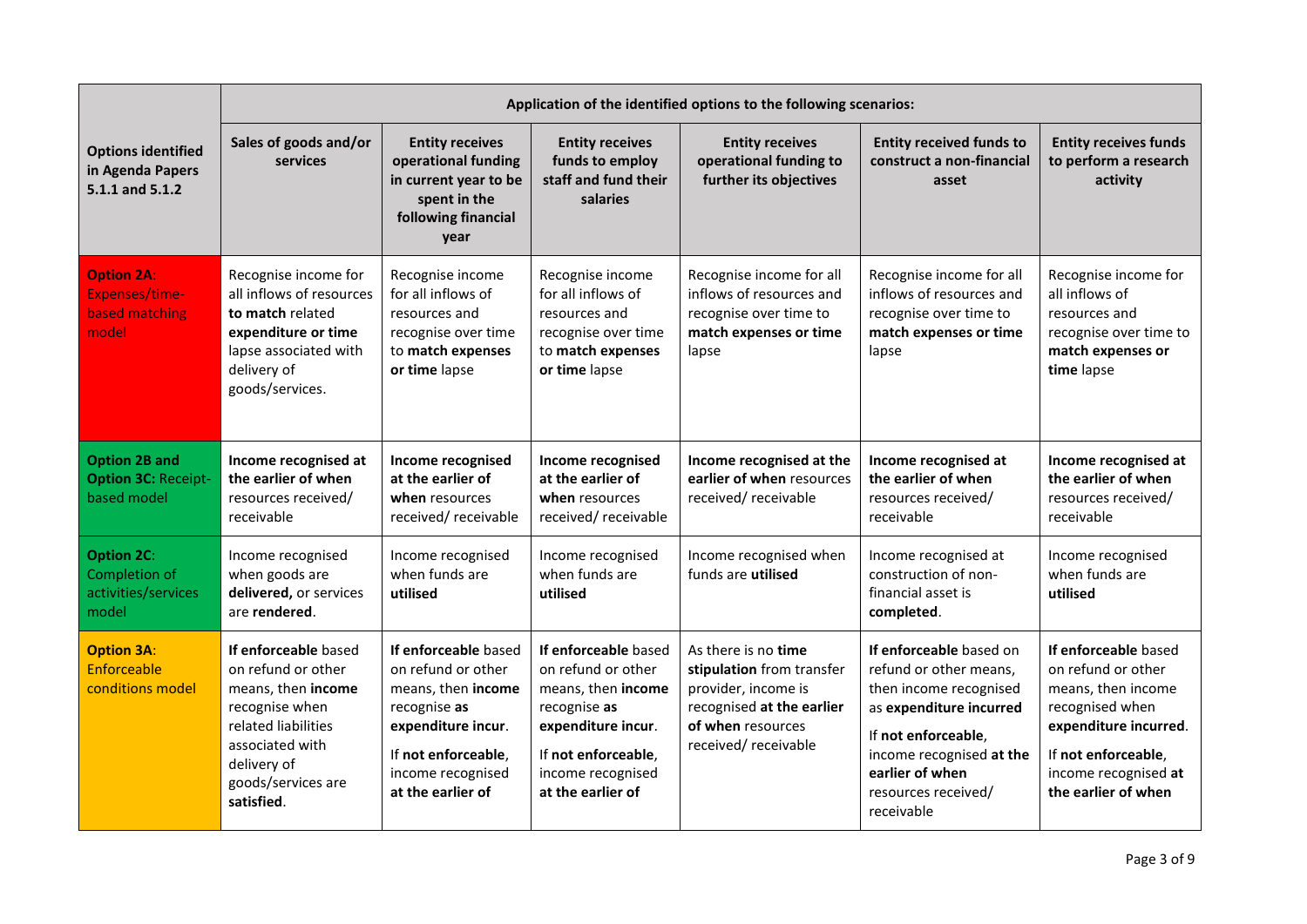|                                                                                                                                                                                                                           | Application of the identified options to the following scenarios:                                                                             |                                                                                                                       |                                                                               |                                                                              |                                                                                                     |                                                                                  |
|---------------------------------------------------------------------------------------------------------------------------------------------------------------------------------------------------------------------------|-----------------------------------------------------------------------------------------------------------------------------------------------|-----------------------------------------------------------------------------------------------------------------------|-------------------------------------------------------------------------------|------------------------------------------------------------------------------|-----------------------------------------------------------------------------------------------------|----------------------------------------------------------------------------------|
| <b>Options identified</b><br>in Agenda Papers<br>5.1.1 and 5.1.2                                                                                                                                                          | Sales of goods and/or<br>services                                                                                                             | <b>Entity receives</b><br>operational funding<br>in current year to be<br>spent in the<br>following financial<br>year | <b>Entity receives</b><br>funds to employ<br>staff and fund their<br>salaries | <b>Entity receives</b><br>operational funding to<br>further its objectives   | <b>Entity received funds to</b><br>construct a non-financial<br>asset                               | <b>Entity receives funds</b><br>to perform a research<br>activity                |
|                                                                                                                                                                                                                           | If not enforceable,<br>income recognised at<br>the earlier of when<br>resources received/<br>receivable                                       | when resources<br>received/receivable                                                                                 | when resources<br>received/receivable                                         |                                                                              |                                                                                                     | resources received/<br>receivable                                                |
| <b>Option 3B:</b><br>Expenses/time-<br>based matching<br>model only for<br>inflows of<br>resources with<br>explicit stipulation<br>from transfer<br>provider to use the<br>inflows of<br>resources in a<br>particular way | Recognise income for<br>to s match related<br>expenditure or time<br>lapse associated with<br>delivery of<br>goods/services are<br>satisfied. | Recognise income to<br>match expenses or<br>time lapse                                                                | Recognise income to<br>match expenses or<br>time lapse                        | Income recognised at the<br>earlier of when resources<br>received/receivable | Recognise income to<br>match expenses or time<br>lapse                                              | Recognise income to<br>match expenses or<br>time lapse                           |
| <b>Option 4A: AASB</b><br>15 model where all<br>aspects of<br>Paragraph F20<br>must be present                                                                                                                            | Recognise income<br>when customer<br>obtains control of the<br>promised good or<br>service.                                                   | Recognise income to<br>match expenses or<br>time lapse                                                                | Recognise income to<br>match expenses or<br>time lapse                        | Income recognised at the<br>earlier of when resources<br>received/receivable | Recognise income as<br>entity satisfies its<br>obligations to construct<br>the non-financial asset. | Income recognised at<br>the earlier of when<br>resources received/<br>receivable |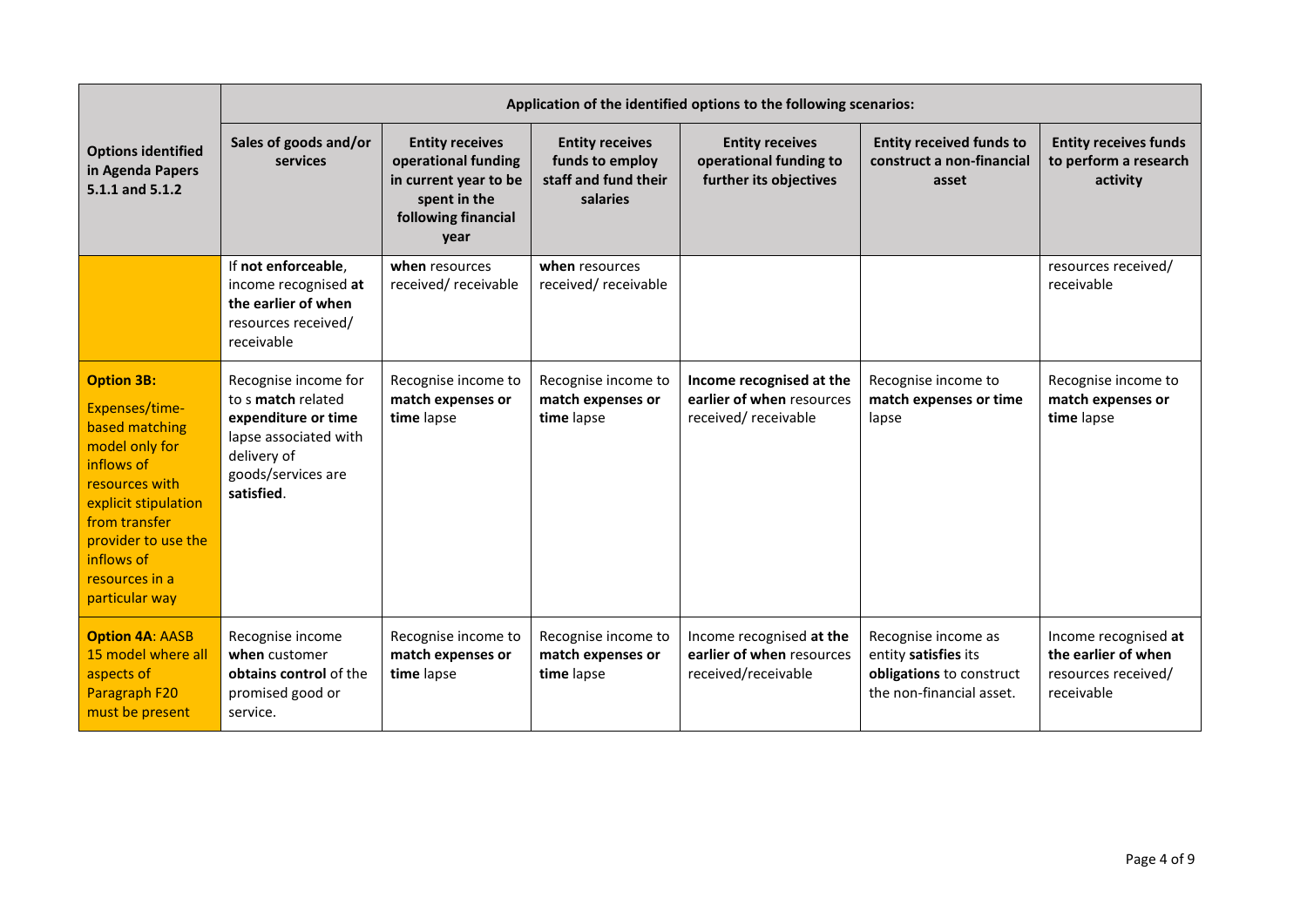|                                                                                                                                                                              | Application of the identified options to the following scenarios:                                                                                                 |                                                                                                                                                  |                                                                                                                                                         |                                                                                                                                            |                                                                                                                                             |                                                                                                                                                         |
|------------------------------------------------------------------------------------------------------------------------------------------------------------------------------|-------------------------------------------------------------------------------------------------------------------------------------------------------------------|--------------------------------------------------------------------------------------------------------------------------------------------------|---------------------------------------------------------------------------------------------------------------------------------------------------------|--------------------------------------------------------------------------------------------------------------------------------------------|---------------------------------------------------------------------------------------------------------------------------------------------|---------------------------------------------------------------------------------------------------------------------------------------------------------|
| <b>Options identified</b><br>in Agenda Papers<br>5.1.1 and 5.1.2                                                                                                             | Sales of goods and/or<br>services                                                                                                                                 | <b>Entity receives</b><br>operational funding<br>in current year to be<br>spent in the<br>following financial<br>year                            | <b>Entity receives</b><br>funds to employ<br>staff and fund their<br>salaries                                                                           | <b>Entity receives</b><br>operational funding to<br>further its objectives                                                                 | <b>Entity received funds to</b><br>construct a non-financial<br>asset                                                                       | <b>Entity receives funds</b><br>to perform a research<br>activity                                                                                       |
| <b>Option 4B: A</b><br>rebuttable<br>presumption to<br>recognise all<br>income<br>l transactions when<br>  cash<br>received/receivable<br>unless AASB 15 is<br>  appropriate | Likely to satisfy<br>sufficiently specific<br>criterion and therefore<br>income recognised<br>when customer<br>obtains control of<br>promised good or<br>service. | Income recognised<br>at the earlier of<br>when resources<br>received/receivable<br>unless AASB 15<br>achieves more<br>faithful<br>representation | Income recognised<br>at the <b>earlier of</b><br>when resources<br>received/receivable<br>unless AASB 15<br>achieves more<br>faithful<br>representation | Income recognised at the<br>earlier of when resources<br>received/receivable<br>unless AASB 15 achieves<br>more faithful<br>representation | Income recognised at the<br>earlier of when<br>resources received/<br>receivable unless AASB<br>15 achieves more faithful<br>representation | Likely income<br>recognised at the<br>earlier of when<br>resources<br>received/receivable<br>unless AASB 15<br>achieves more faithful<br>representation |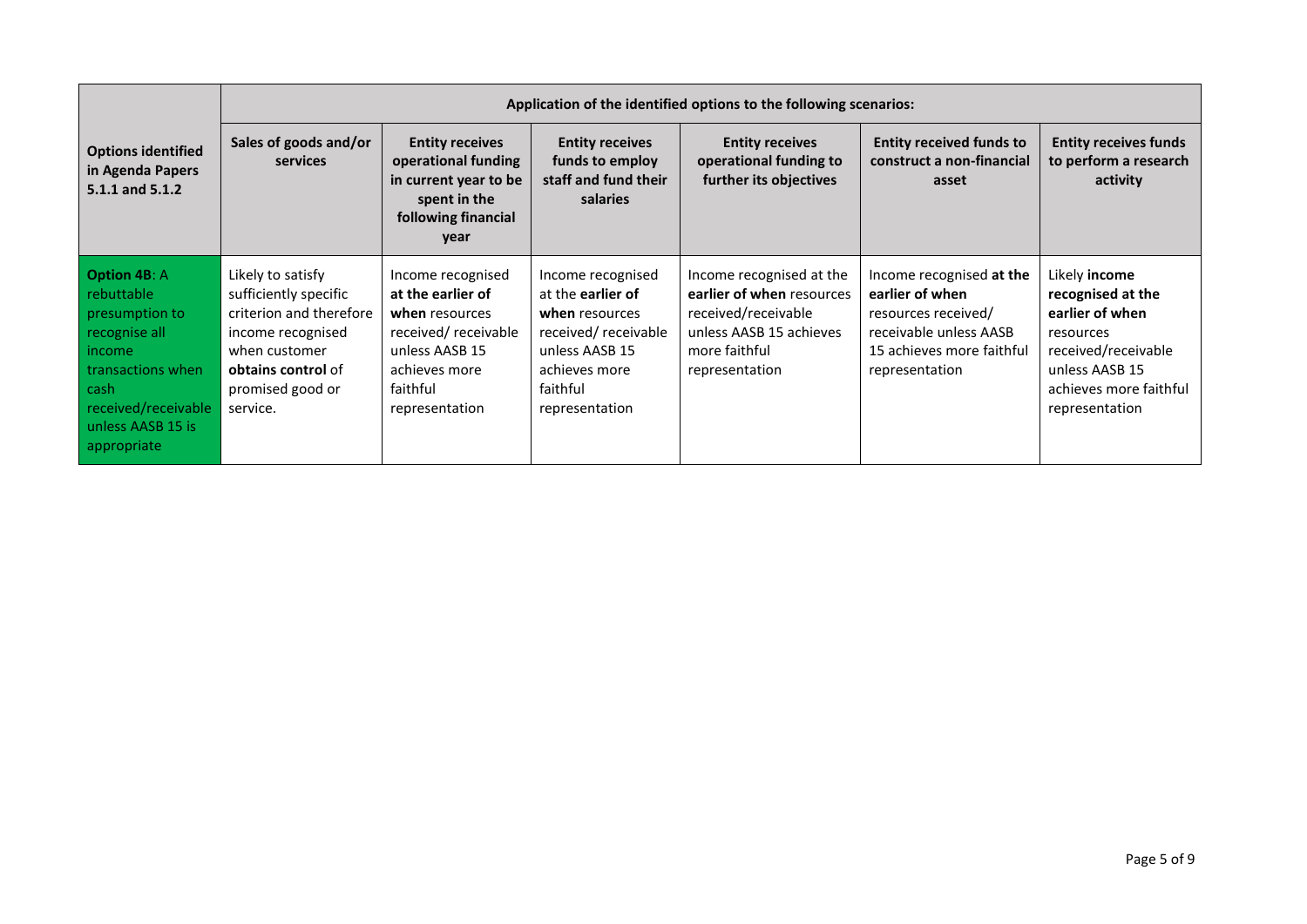# <span id="page-5-0"></span>**Appendix A – Approach to simplification agreed by the Board at its 4 August 2021 Board meeting**

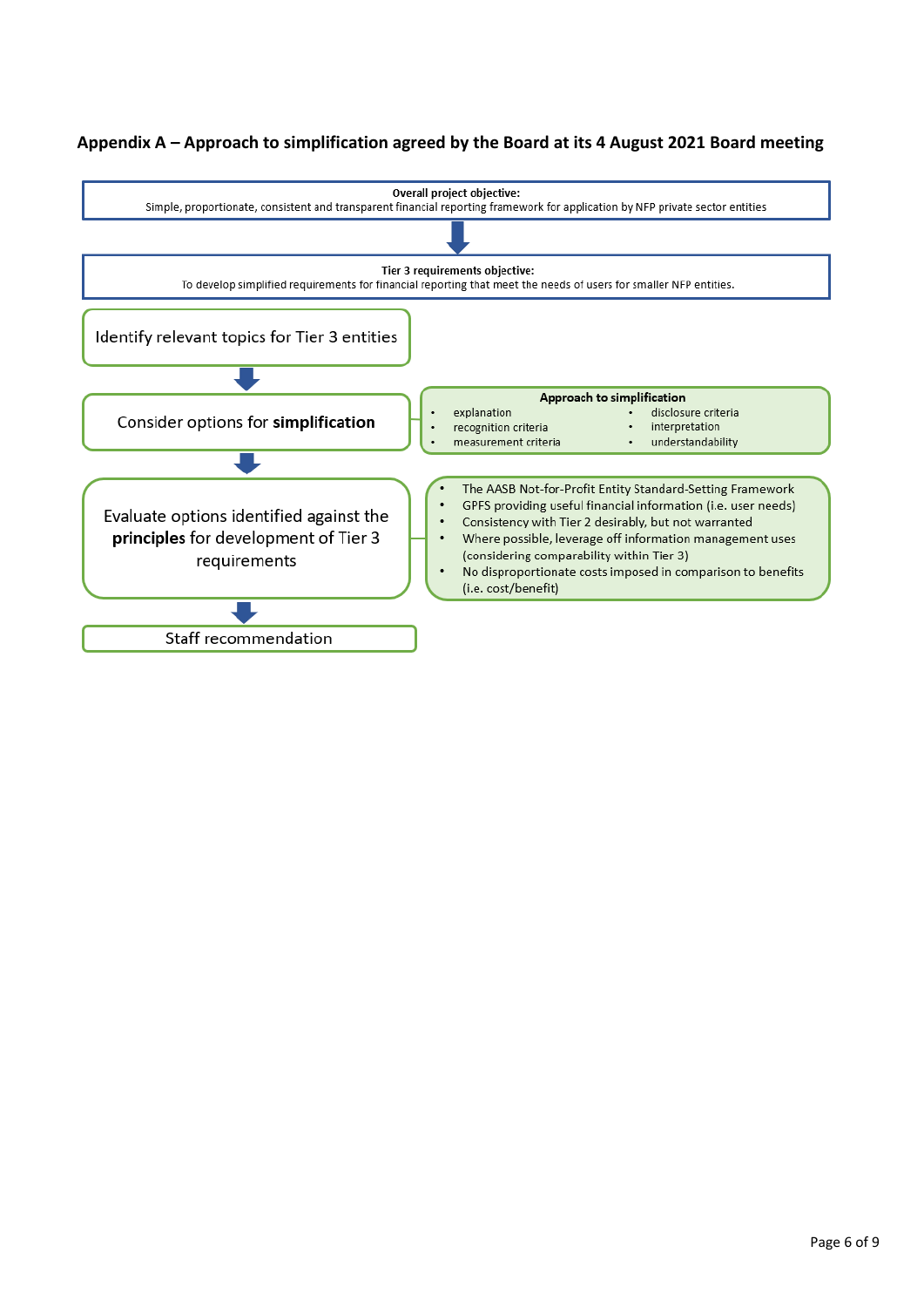## <span id="page-6-0"></span>**Appendix B – Excerpts from superseded AASB 1004** *Contributions*

B1. Prior to the issue of AASB 15 *Revenue from Contracts with Customers* and AASB 1058 *Income of Notfor-Profit Entities,* not-for-profit (NFP) entities were required to comply with AASB 1004 for the accounting requirements of income arising from contributions of assets. The following is an excerpt from the superseded AASB 1004 applicable to NFP private sector entities.

#### *Recognition of Contributions of Assets*

- *12. Income arising from the contribution of an asset to the entity shall be recognised when, and only when, all the following conditions have been satisfied:* 
	- a) *the entity obtains control of the contribution or the right to receive the contribution;*
	- b) *it is probable that the economic benefits comprising the contribution will flow to the entity; and*
	- c) *the amount of the contribution can be measured reliably.*
- *13. A contribution occurs when an entity receives an asset, including the right to receive cash or other forms of asset without directly giving approximately equal value to the other party or parties to the transfer; that is, when there is a non-reciprocal transfer. Contributions would, for example, include donated assets. Contributions that are income exclude contributions by owners.*
- *14. In some cases it may be difficult to determine whether the entity has control of a contribution or the right to receive a contribution. One such case could be economic benefits expected to be received under a multi-year public policy agreement. The entity does not obtain control of a contribution under such an agreement until it has met conditions or provided services or facilities that make it eligible to receive a contribution. On this basis, under multi-year public policy agreements, income would be recognised only in relation to contributions received or receivable under policy agreements. Another example is where a donor pledges a donation to an entity. If the pledge is not enforceable against the donor, the entity does not control the contribution.*
- *15. In some cases it may be difficult to determine whether the entity is giving approximately equal value to the other parties to a transfer. This is particularly the case where, for example, fees are charged by a not-for-profit entity for the potential use of a general pool of facilities. In circumstances where clubs and professional associations charge fees in return for contributors being able to enjoy the use of facilities, receive publications or practice in a particular vocation for a defined period, an exchange transaction can be presumed and the fees would not be treated as contributions. The recipient of the fees would have a contractual or constructive obligation to refund some or all fees if it were unable to provide the facilities or services. In circumstances where the benefits to contributors are only nominal, such as acknowledgment letters, general information about the entity's activities and satisfaction of contributors' altruistic goals, the fees are in the nature of contributions.*

#### *Liabilities Forgiven*

- *16. The gross amount of a liability forgiven by a credit provider shall be recognised by the borrower as income.*
- *17. Where equity is substituted for a liability, this is not treated as a forgiveness.*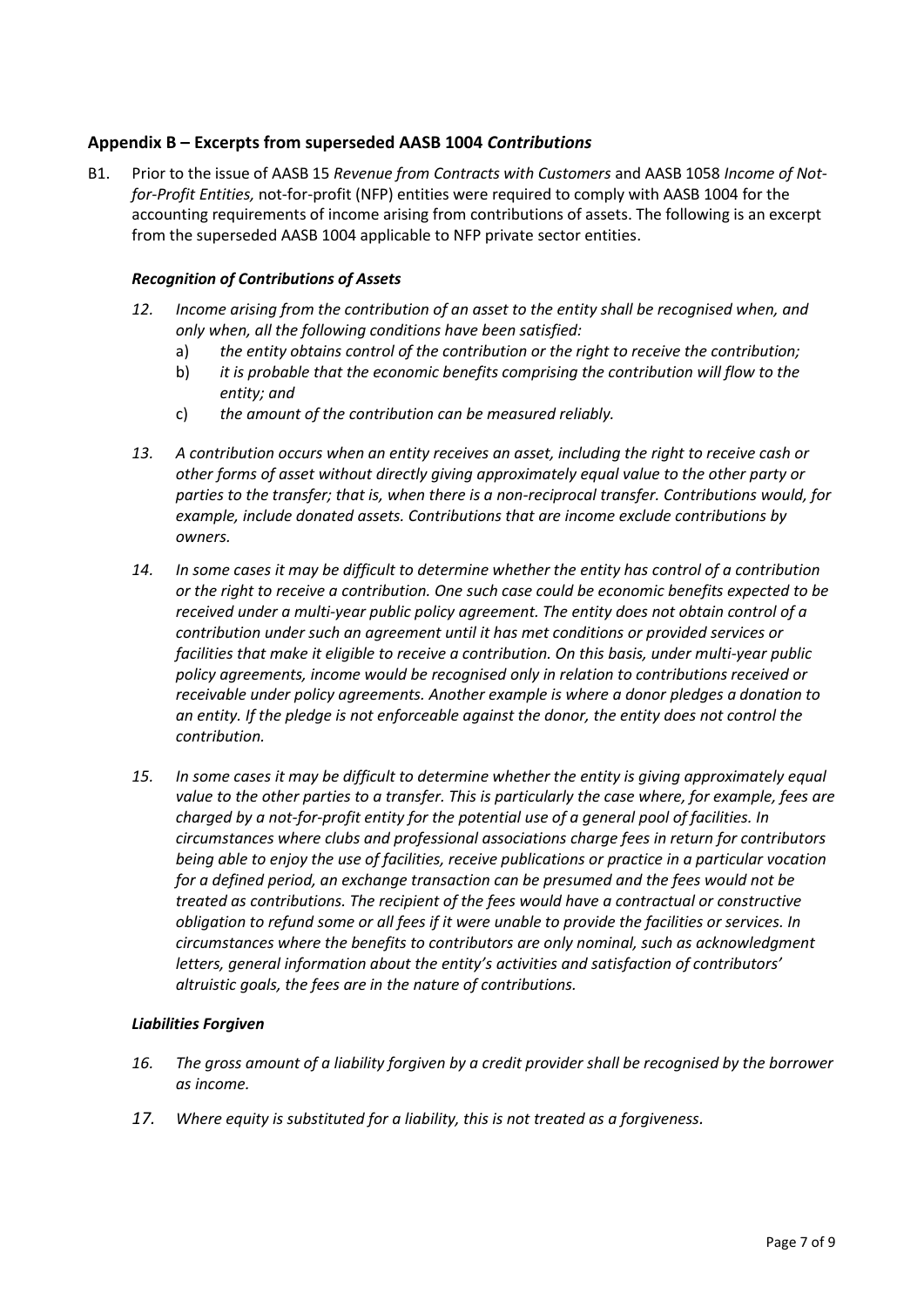## <span id="page-7-0"></span>**Appendix C – Excerpts of Basis for Conclusions from AASB 1058** *Income of Not-for-Profit Entities*

C1. The following is an excerpt from the Basis for Conclusions in AASB 1058 regarding the need for change to address the issues with identifying whether a transaction was reciprocal or non-reciprocal under superseded AASB 1004.

### *The need for change*

- *BC2 Prior to the issue of this Standard and AASB 15 Revenue from Contracts with Customers, the recognition and measurement requirements for transactions giving rise to income depended on whether the transaction was reciprocal or non-reciprocal in nature. The accounting for income arising from reciprocal transactions was predominantly addressed in AASB 118 Revenue and AASB 111 Construction Contracts. The accounting for income arising from nonreciprocal transactions was addressed in AASB 1004 Contributions.*
- *BC3 The Board observed determining whether a transaction was reciprocal or non-reciprocal in practice was not always straightforward. Entities found it challenging to determine whether approximately equal value had been provided in exchange to the other party or parties to the transfer, and contended that in many instances the immediate recognition of income in a non-reciprocal transaction did not faithfully represent the underlying financial performance of the entity. Diverse interpretations existed, with some entities recognising transactions with return obligations and specified performance outcomes as reciprocal transactions and some not.*
- *BC4 Constituents were particularly concerned about the income recognition requirements as applied to grants, appropriations and other transfers of assets made on the condition that the not-for-profit entity deliver goods or services to nominated third parties. The Board heard that constituents who are preparers find it difficult to discuss financial information with grantors and donors, and challenging to explain why a not-for-profit entity needed additional resources when the financial statements indicated no such need. Users noted they did not think the financial statements were reflective of the economic reality of a not-for-profit entity's financial circumstances. Having regard to the feedback from constituents, the Board decided to undertake a project to conduct a fundamental review of the income recognition requirements applying to not-for-profit entities.*
- *BC5 The Board observed that the International Accounting Standards Board had completed developments in the accounting for revenue with the issue of IFRS 15 Revenue from Contracts with Customers in May 2014. The Board noted it still needed to determine what, if any, amendments and guidance would be required to enable not-for-profit entities to apply the equivalent Australian Accounting Standard, AASB 15. In addition, the Board noted that the application of the performance obligation approach to revenue recognition adopted in AASB 15, using a broader concept of customer, had the potential to resolve some of the issues noted with AASB 1004. Consequently, the Board considered that this was an appropriate time to undertake a project to review the income recognition requirements applying to not-forprofit entities*
- *BC6 As part of its current project, the Board noted there is currently divergence in practice in the accounting for leases with significantly below-market terms and conditions, such as 'peppercorn' leases where a nominal amount is made as payment to the lessor. Some entities consider AASB 117 Leases takes precedence over AASB 1004 and accordingly, currently recognise such leases at nominal values; others consider the reverse applies and recognise such leases at fair value, together with a related contribution. The Board decided its project should also clarify the accounting for such leases.*